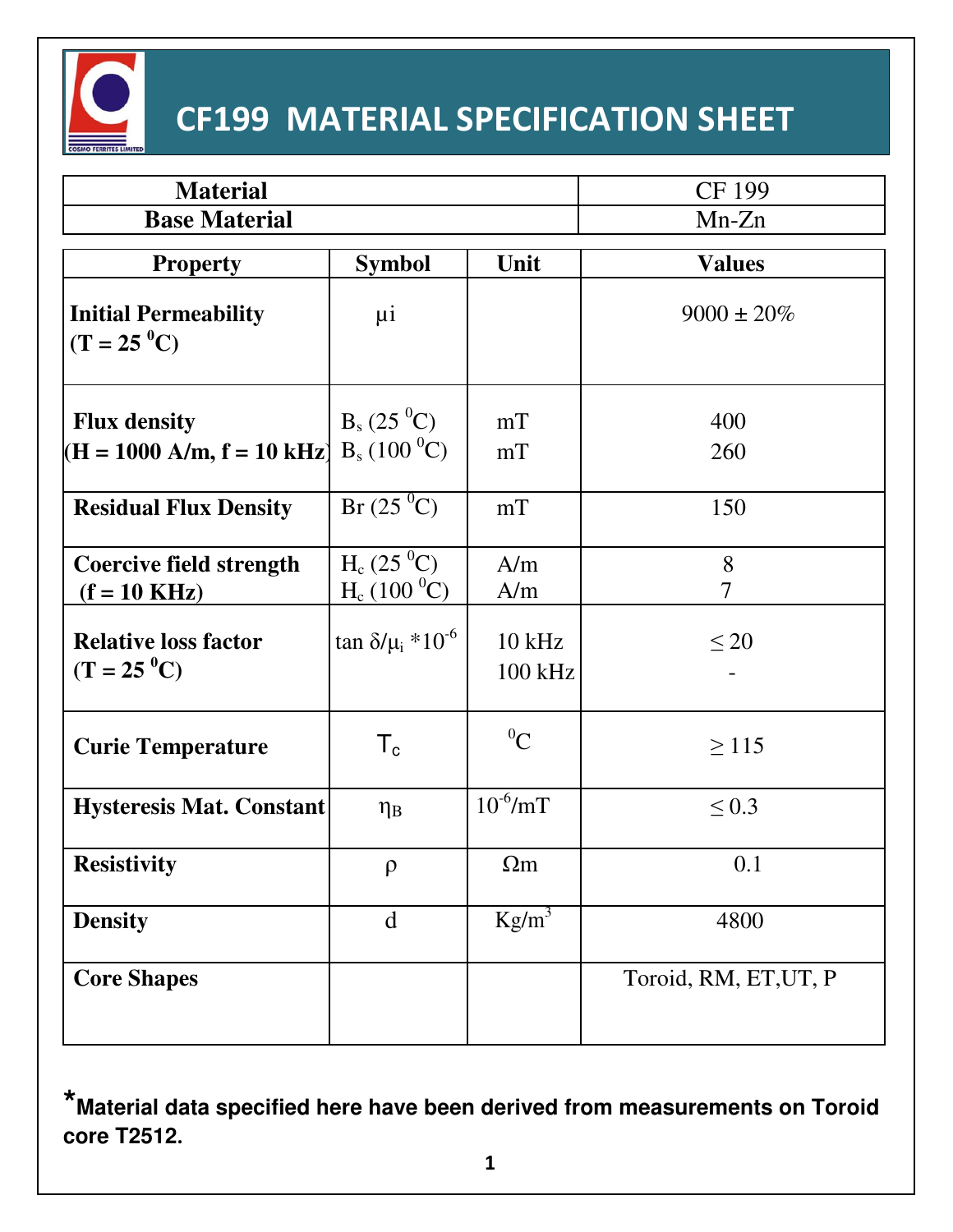

## **CF199 MATERIAL SPECIFICATION SHEET**

### **MATERIAL CHARACTERISTICS**

#### **INITIAL PERMEABILITY Vs FREQUENCY PLOT : CORE LOSS Vs FREQUENCY PLOT :**

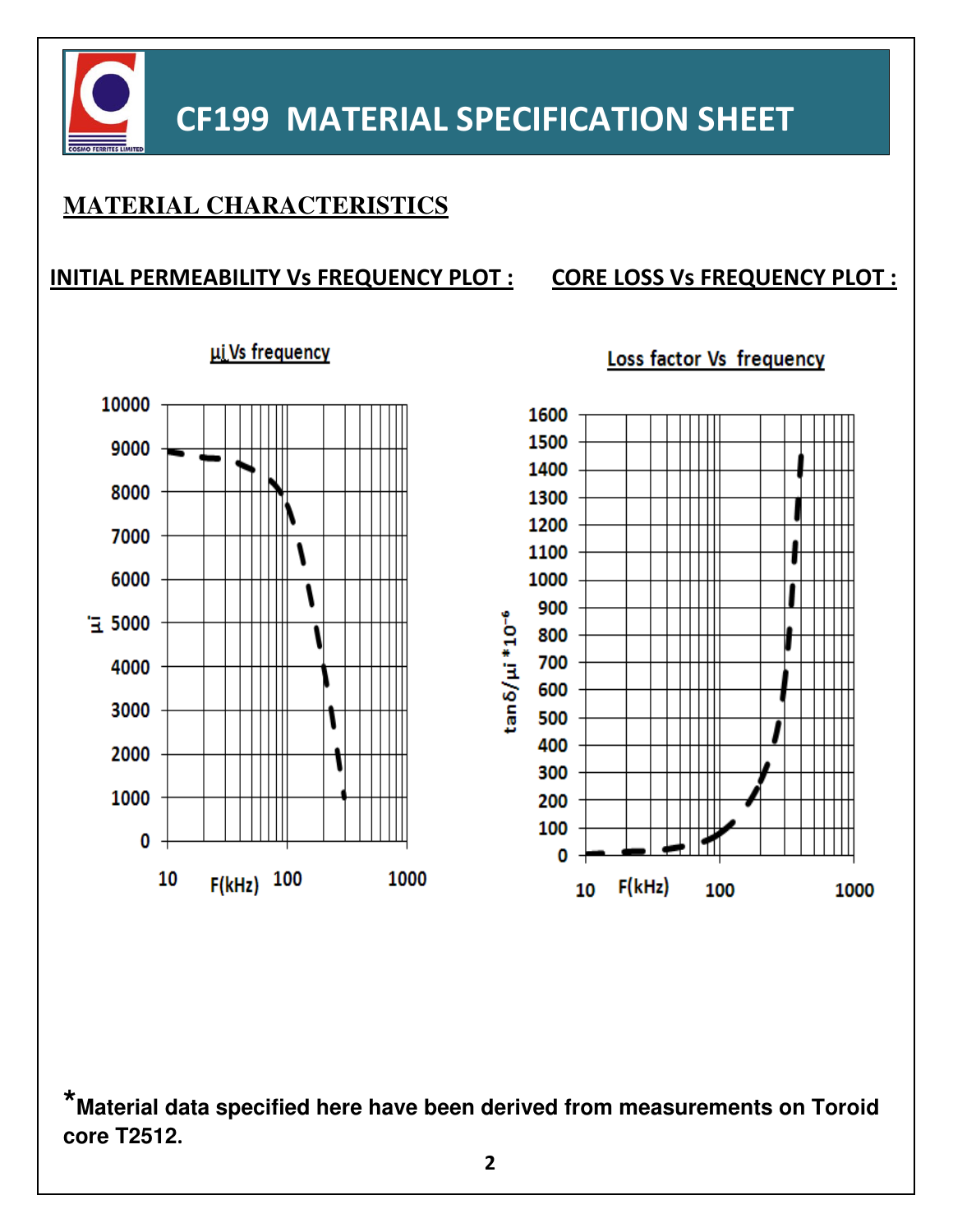

## **CF199 MATERIAL SPECIFICATION SHEET**

### **MATERIAL CHARACTERISTICS**

#### **INITIAL PERMEABILITY Vs TEMPERATURE PLOT :**

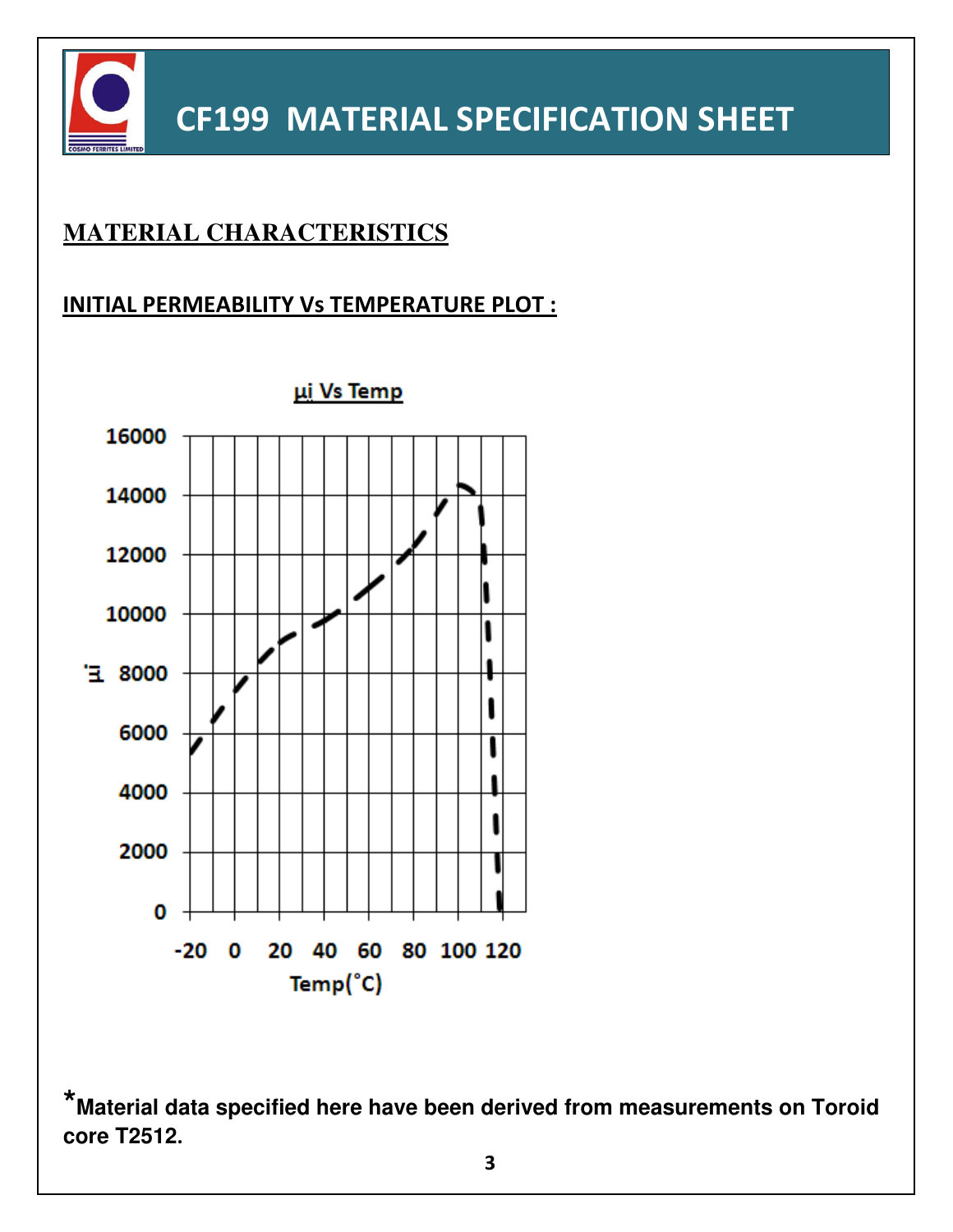

## **MATERIAL CHARACTERISTICS**

#### **B-H LOOP CURVE -25°C:**